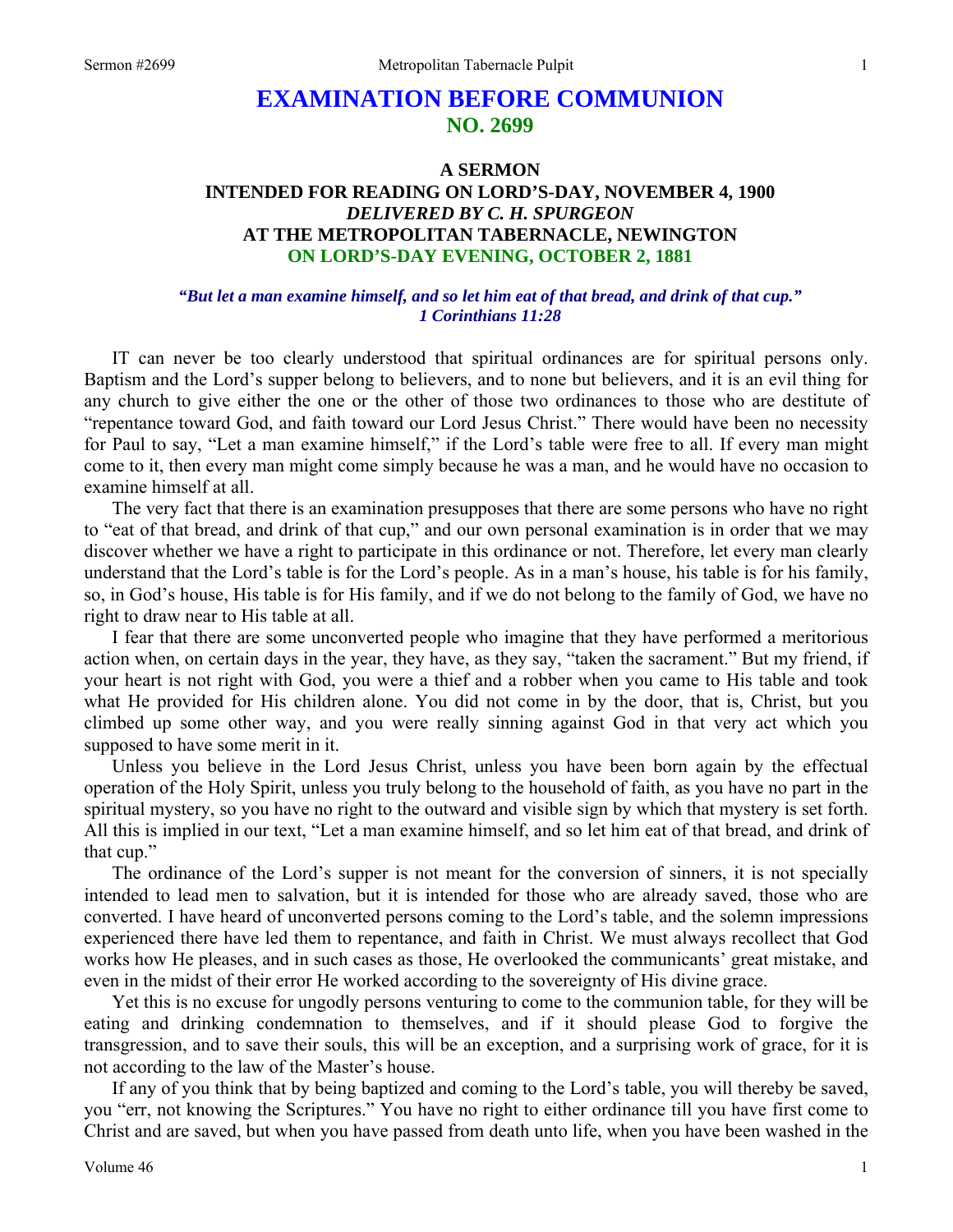Savior's precious blood, then is your time to come forward, and by being buried with Christ in baptism, avow your conversion, and by sitting with your fellow believers at His table, and meditating upon His wondrous sacrifice, of which the bread and the wine are the significant symbols, feed the spiritual life that God has imparted to you.

Having given you this plain warning, I now come to my text, which teaches us first, *the objective of the examination commanded in it,* "Let a man examine himself, and so let him eat of that bread, and drink of that cup." Secondly, it points out to us *the matter of that examination,* and thirdly, *the duty that follows after the examination,* "Let him eat of that bread, and drink of that cup."

**I.** First, our text teaches us THE OBJECT OF THE EXAMINATION COMMANDED IN IT, "Let a man examine himself, and so let him eat of that bread, and drink of that cup."

The distinct objective of the examination is *that the communicant may eat and drink at the Lord's table.* In some churches there is a practice which is called "fencing the tables," defending the table of the Lord against the approach of improper characters. This is a very right and necessary thing to do, but some ministers have so guarded the table that very few have dared to come to it, and those who have come have often been persons who had more conceit than grace, while the better part—the truly humble and broken hearted ones—have been frightened away.

It would appear, from the exhortations of these ministers, as if Paul must have said, "Let a man examine himself, but never let him eat of this bread, nor drink of this cup. Let him so examine himself that he shall come to the conclusion that he has no right to sit at the table of the Lord, and therefore shall go his way feeling that he is utterly unworthy of that high privilege."

Beloved friends, this is not my objective in preaching from this text, nor should it be yours in obeying it. Examine yourselves with the hope and the strong desire that you may be permitted to come to the table. Do not let the examination take so morbid and melancholy a form that you almost look out for causes of self-suspicion, but the rather, especially as many of you have known the Lord for years, let your examination be made in order that you may come aright to the table, that you may come there in a right spirit, and not that you may be compelled to stay away. "Let a man examine himself," and then, in the spirit of self-examination, let him eat of this bread, and drink of this cup.

Distinctly recollect that the qualification for a place at the Lord's table is not perfect sanctification. If it were, I am afraid that there would not be a soul here so qualified, and if there should be one who declared that he had attained to such a state, I should expect that he would prove to be the biggest hypocrite in the place!

Recollect also, that the qualification for coming to the Lord's table is not the full assurance of faith. There might be some genuine believers in Christ, who would not be able to commune if that were the qualification, but happily, it is not. The least grain of true faith in Christ qualifies you. You are not to examine to see whether it is full noontide with your soul, have you even a little twilight? Have you been quickened into new life so much as to have a holy hungering and thirsting for more of the Christ who is already yours? If so, you may come to His table.

Do not arrange the examination in such a way as to exclude yourselves unnecessarily. I will not, if I can help it, put it in such a style as to exclude one of you who ought to be admitted. On the contrary, my soul longs that the whole of you might truly feel and say, "Yes, we do love the Lord, and we are anxious to come and obey His command, and thus show His death in remembrance of Him."

Well, that is the first great objective of this examination—not that you may be made to stay away, but that you may come, if you are really entitled to sit at the table of your Lord.

Note next, that another objective of this examination is *that every man may know that the responsibility of his coming to the Lord's table rests wholly with himself,* "Let a man examine himself, and so let him" come. Not, "Let a man go to his minister, and be examined," or "Let him go to his priest, and make confession." No, no, "Let a man examine *himself,* and so let him eat."

I can give no man a certificate which really entitles him to come to the communion table. In my office as pastor, it is my privilege to receive members into this church, but by so doing, we never mean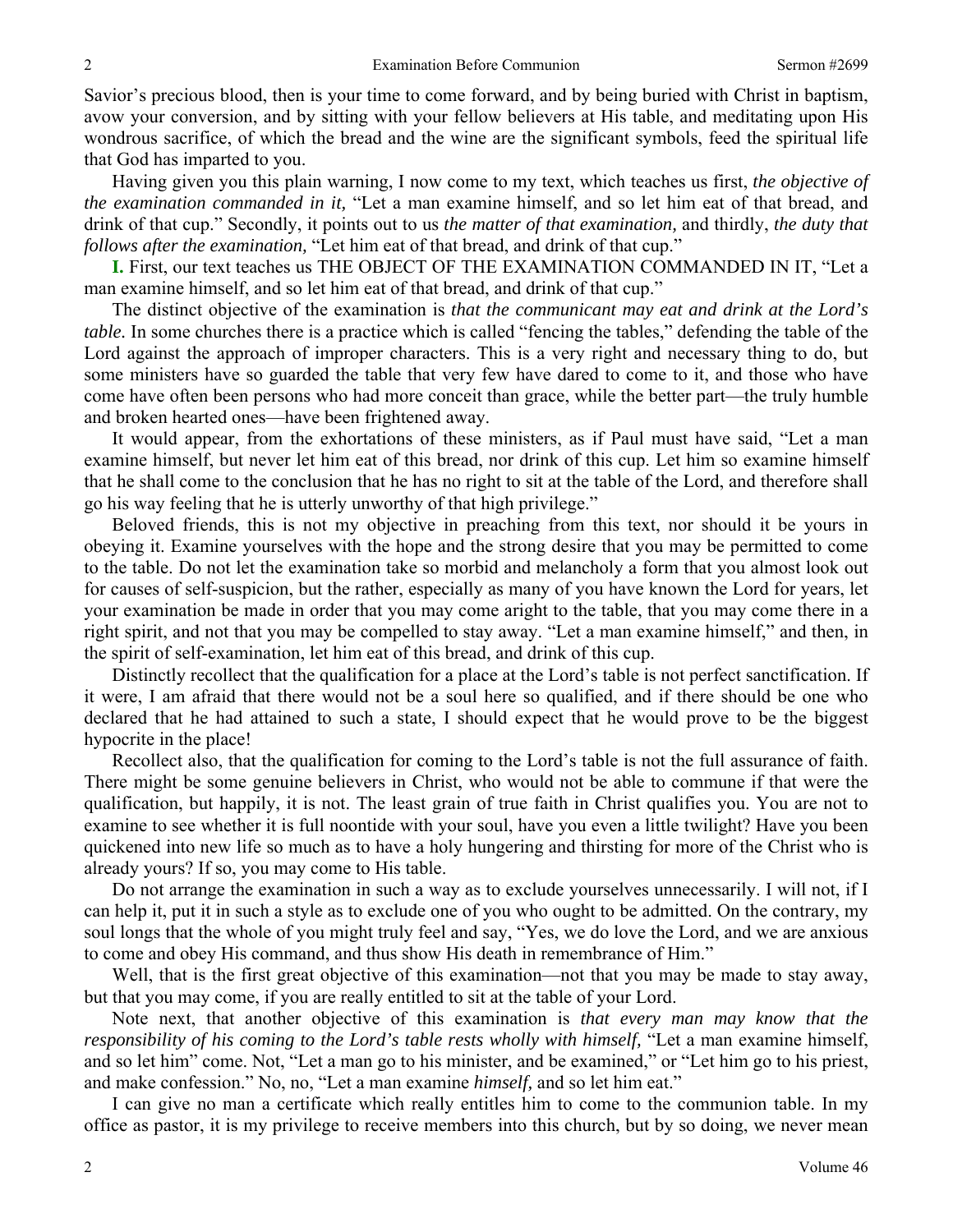am about to sit at this table."

#### Sermon #2699 Examination Before Communion 3

to imply that we thereby certify that they are really converted. That is a matter which must rest with each man, and his judgment of himself, if he is a wise man, will not be the opinion of his minister, but the verdict of his own conscience in the sight of God. Come to this communion table, brothers and sisters, as individuals, come each one feeling, "I alone am responsible to God for what I am about to do. Taking the Word of God as my guide, I judge myself to be a believer in the Lord Jesus Christ, and therefore, I

I think that, of all abominations, the idea of sponsors, either in baptism or the Lord's supper, is the most detestable. No man can be a sponsor for another, every one of you must individually stand before God, and no godfathers or godmothers can, without telling a lie, promise for you that you shall keep God's holy commandments, and walk in the same all the days of your life. It is not in their power, neither is it in the power of any minister, to give you the right to come to this table, or to the other Christian ordinance, "Let a man examine *himself."*

Take the responsibility upon yourself, each one of you, for so the apostle puts it, and this will help you to come aright to the table of the Lord. You are bidden to examine yourself, in order that you may come under an overwhelming sense that it is your own act and deed—that you are not here because your mother came or your father came—that you are not here because you are entitled to come by virtue even of your church membership, but you are here each woman, each man, each one of you, for himself or herself, having searched your own heart, and asked God to search it, to see whether you ought to come, or not.

In the next place, the objective of this examination is *that everyone may come to the table most solemnly—*not flippantly, thoughtlessly, heedlessly, but that each communicant may say, "I am going to eat of that bread, and drink of that cup, in resemblance of my dear Lord whom I do really love and trust. There is no mockery, or mere formality in this act. I come in downright earnest, bringing my heart with me, for I have looked into my heart, I have examined myself, and I take upon myself the responsibility of saying, 'Lord, thou knowest all things; thou knowest that I love thee.'" So this examination means that you are to come to the Lord's table with deep solemnity.

And surely, it also means *that every communicant must come most humbly,* for the result of any true examination of ourselves must be deep humiliation of spirit. As for myself, I must confess that I am not what I want to be, and I am not what I ought to be. I can only come to the table declaring myself to be an unworthy one in whom the grace of God is indeed magnified. That He should ever have put me among His children, and permitted me to call Him my Father, will be a wonder to me throughout eternity.

See then, the blessed result of this self-examination when it lays you low at the foot of the cross, and makes you come to the table, not boasting, "I have a right to be here," but humbly and gratefully saying, "I do indeed adore the grace of God which has made it possible that such a one as I am should be allowed to sit down with the family of God at His banqueting table of love."

Another result of the examination which is aimed at is, *that we may come to the Lord's supper intelligently*, knowing why we come and what reason we have to come, and on what footing we come. Examining yourself, you will discover your soul-hunger, and learn that you come to be fed. Examining yourself, you will discover spiritual life, and understand that you come that it may be nourished by your meditation upon the person of your Lord.

You know, in holy ordinances, almost everything depends upon the right understanding of them. There is no efficacy in water, whether it is applied by immersion or by aspersion, the value of the ordinance depends upon the conviction which the man has when he is baptized, that it is the will of his Lord that he should thus confess his faith. There is nothing efficacious in that bread or that wine, the bread has no more virtue in it than there is in any other bread which the baker ever made. The wine is, in itself, no more a means of grace than any other wine that ever was pressed out from the vintage.

It is the thought that shall be excited by that bread and that wine that will be the benefit, it is the mind seeing through the visible sign that which is inwardly signified. Hence it is that our Lord calls us to this self-examination that our intellect may be stirred, and our mind may be prepared, under the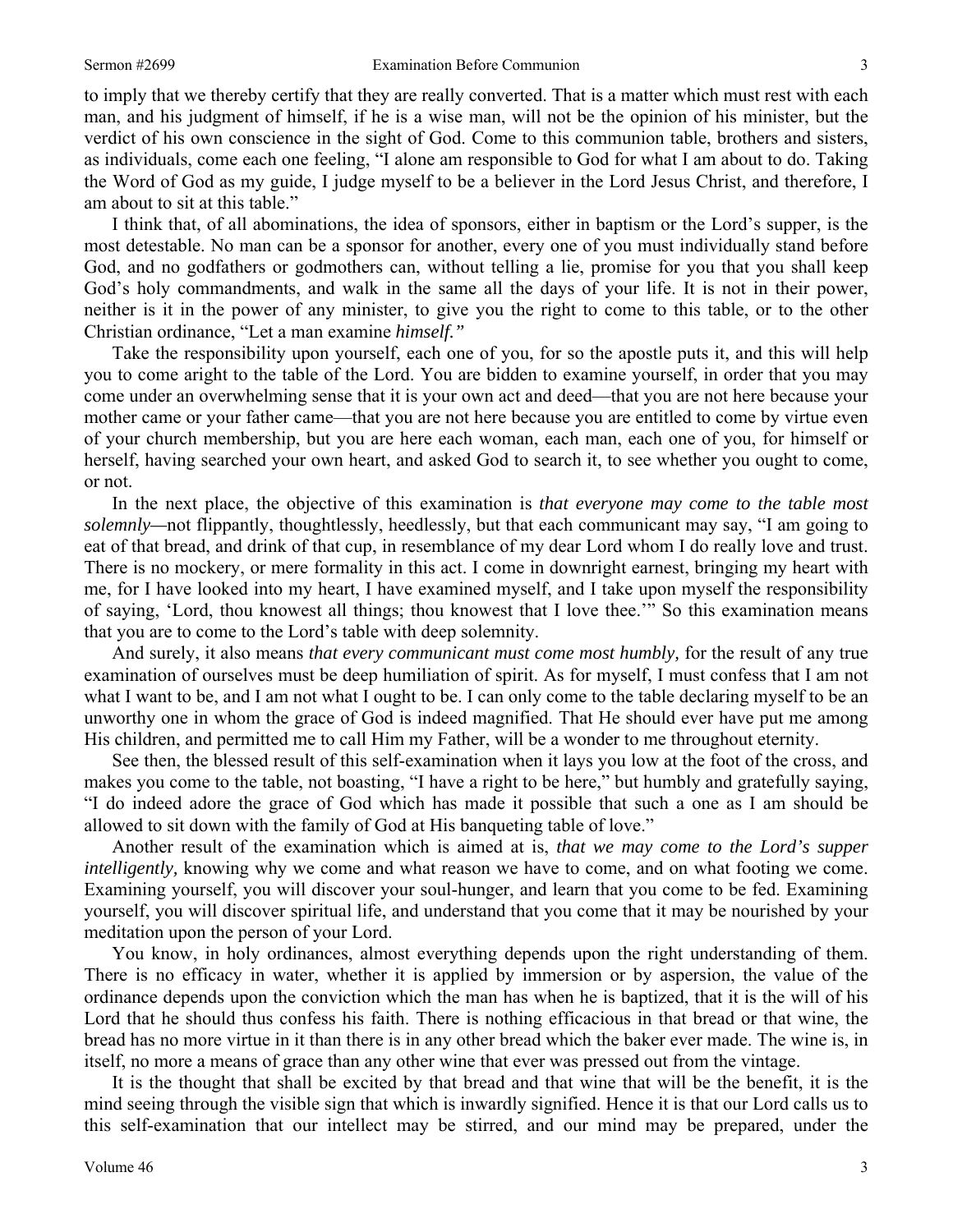influence of the Divine Spirit, to understand the meaning of that which He puts upon the table for us to feed upon.

And just once more, this examination is intended *that we may come to the table with an appreciative joy.* Let me explain that rather long word. You know if you come to the communion table saying, "I do not know whether I have a right to be here," you cannot enjoy yourself. If I was sitting at a man's table, and I said to myself, "I am afraid I have made a mistake, I do not believe he ever invited me," I should feel very uncomfortable while I was there, and I should be wonderfully glad when the dinner was over.

But if, as I sat at the table, I said, "I know the gentleman invited me, I have his invitation with me, and he is smiling upon me, for he is glad that I am here." That is how I like to feel at the Lord's table, to know, after examination, that I am in my right place. Then I soon forget all about my right to be there, and all I think of is that which is on the table, and about my Lord who has invited me, and how I can enjoy the sweetest converse with Him, and partake of the dainties which He has put before me.

I want you, brothers and sisters, to examine yourselves till you come to this conclusion, "Yes, we are not perfect, but we do believe in Jesus, we are not fully assured yet, but we have a humble hope in Him, we are not the strongest of His warriors, but we have His life in us, we do know Him, and trust Him."

Then you will feel, "The good Shepherd feeds the lambs as well as the full grown sheep of His flock, so we may come to Him for all we need." Then you will have nothing to think about as to yourself, but all you will have to do will be to say, "My Lord here gives me His flesh to eat, and His blood to drink, after a spiritual fashion. In these outward types, I will now feed upon Him. The fact that God took our nature upon Himself, shall be as food to my soul. The equally blessed fact that, being found in fashion as a man, He took my sins upon Himself, and suffered in my stead, shall be like generous wine to me. I will drink it down, I will feed upon it, I will live by it."

Then you will have joy and gladness in your soul, and this supper will be what it really is—no funeral feast, but a banquet of delight for all the friends of Christ. "Let a man examine himself" with the view that he may so eat and so drink when he comes to the table of his Lord.

**II.** Now, very briefly, I must dwell upon the second point, which is this, THE MATTER OF THE EXAMINATION, "Let a man examine himself."

Listen, brothers and sisters, while I ask you a few questions which will help you to examine yourselves.

First then, *here is a spiritual feast.* Am I spiritually alive, to partake of it? Dead men have no right to come to a banquet. Am I, then, spiritually alive? Have I ever been quickened and renewed in heart and life? Has the Holy Spirit brought me into the spiritual world? If so, have I an appetite for this sacred feast? Do I hunger after Christ? Do I long for the water of life? Then, I may come to this table, for here my Lord supplies the wants of those who are the living in Zion.

The dead cannot feed on the richest dainties, corpses can neither eat nor drink, and dead sinners may not come to this festival for the living. But if there be even a spark of spiritual life in you, though you are faint and sick, come along, for you have a right to come.

The next question is—Here is a feast, but am I a friend of the Lord who is the Host at this table? The Lord Jesus invites all His friends to come to His banquets, am I then, His friend, and is He mine? Have I ever taken Him to be my Savior, and am I trusting in His precious blood for my salvation? And then, in return, do I love Him, and love His cause, and love His people? Do I commune with Him as friend communes with friend? Do I talk familiarly with Him? Am I on intimate terms with Him? Does He know me, and do I truly know Him?

If so, I need not be afraid to come to His table, for every friend of His is welcome there. Ask yourself these three questions. Am I alive? Have I a spiritual appetite? Is Christ my friend?

Next, *this feast is meant to set forth the death of Christ*. That fact suggests another question. Do I really believe in His death? Of course, I believe that He died, but do I really myself, trust Christ's death to save me? Do I believe that by His dying, He offered to God such an atonement for the sins of men that whosoever believes in Him is justified from all things? And have I, by faith, appropriated to myself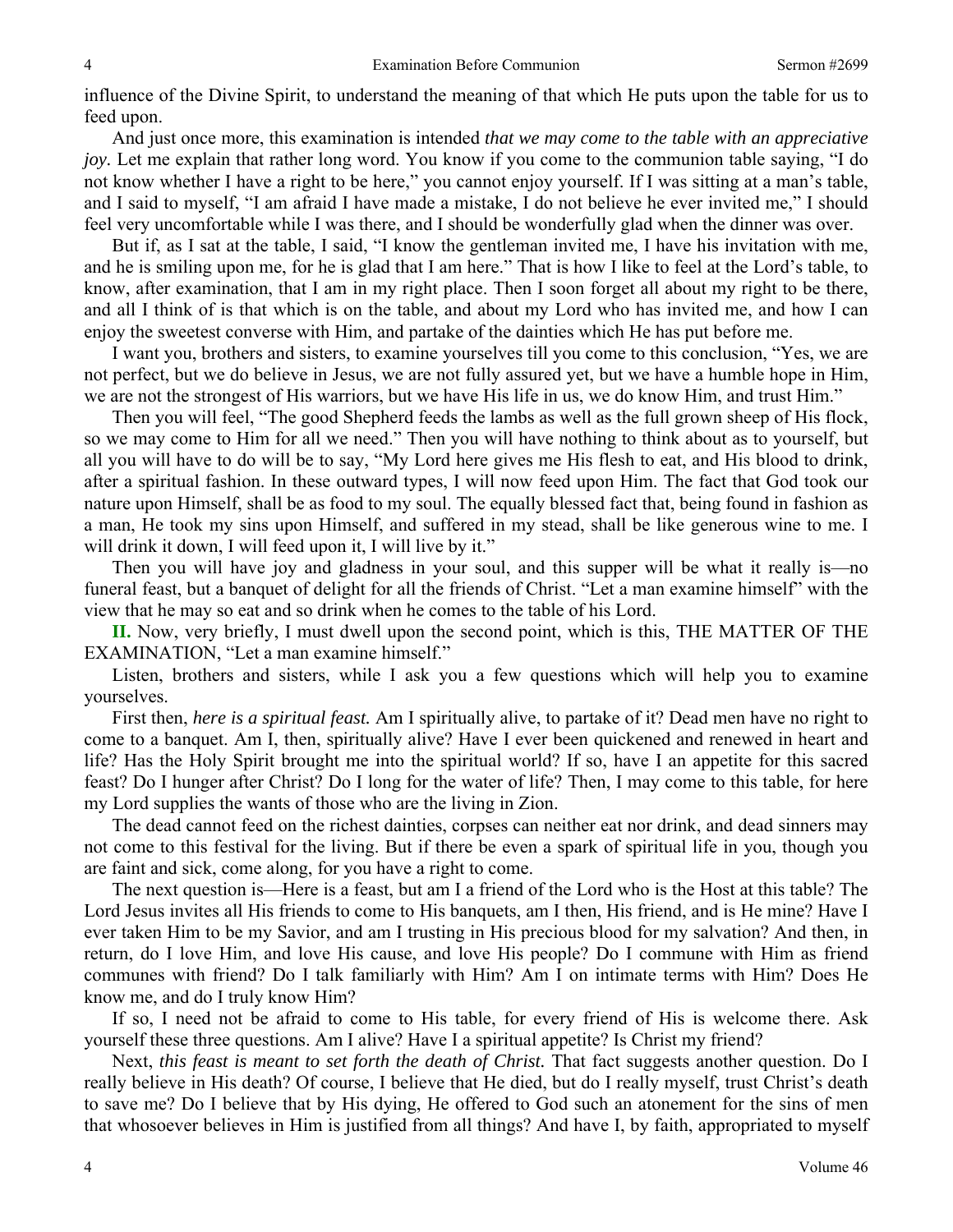His atonement so that I am thereby justified in the sight of God? If so, I may come to His table, for I am only doing then, in outward sign, what I am really also doing in my inward spirit.

Further, *our Lord Jesus bids us "do this*" *in union with all His people.* That suggests the question— Am I one of His people, and one with them? Do I really love them? The apostle Paul says, "We being many are one bread"—"one loaf"—"and one body." Is our union as close as this? I think, brethren, that, if you have any malice or ill will towards any of your fellow Christians, or towards anyone else, you ought not to come to the Lord's table while you are in that condition of heart.

You remember that Christ said, "If thou bring your gift to the altar, and there rememberest that your brother hath ought against thee; leave there thy gift before the altar, and go your way; first be reconciled to thy brother, and then come and offer thy gift." The same rule applies to those who would be guests at this sacred feast. It is a hard thing for men to sit at the same table, and all the while to be, as it were, eating one another's hearts out. No, no, there must be true love among the brotherhood, and if I have not love to all the people of God, I have no right to come to the table of the Lord.

Once more, *this cup is the new covenant in Christ's blood.* That truth leads me to ask another question—Am I in covenant with God in Christ Jesus? Have I accepted the covenant of grace? Have I yielded myself up to God by bringing to the great Father the sacrifice of Christ, which is the seal and ratification of the covenant? Do I regard myself, at this moment, as one of the covenanted ones to whom the promises of God belong? If so, I may certainly drink of the cup of the covenant.

Moreover, *Jesus bids us observe this ordinance in remembrance of Him.* Now, a man cannot remember what he never knew. Here then, is another question—Do I know Christ? Have I ever seen Him with the eye of faith? Did I ever behold Him hanging on the tree, and feel the burden of sin roll off my shoulders as I witnessed His amazing sufferings? In a word, do I really know Christ?

Do I speak with Him in prayer? Do I commune with Him, and tell Him my griefs and sorrows? Or am I a stranger to Him? A stranger to Christ may not eat of this feast, but he, who is acquainted with the great Lord who sits at the head of the table, may freely come, and eat and drink that which is set before him.

These are some very plain and simple questions which I beg you to put to yourselves, and if you do not know Christ, if you do not love Him, if you do not love His people, if you are not trusting in His blood, if you have never been born again, if you have nothing of the grace of God in you, get you far off from His table, I pray you, for you would only be eating and drinking condemnation to yourselves if you partook of the emblems of Christ's broken body and shed blood.

But if you have the least evidence of a work of grace within your soul, if you have the feeblest faith—as long as it is true faith—if you really are resting in Jesus for salvation, come and welcome to His table—

#### *"How happy are Thy servants, Lord, Who thus remember Thee!"*

**III.** This brings me to the third head, which is, THE DUTY AFTER THE EXAMINATION, "Let a man examine himself, and so let him eat of that bread, and drink of that cup."

If you can satisfactorily answer all the questions I have given you, it is your duty to come to the table of your Lord, and to eat of the bread and drink of the cup. I know some professing Christians—I hope they are really Christians—it is not my place to judge them, but the commands of Christ seem to be very trifling and inconsiderable things with them.

What would you think of anyone who said that he was a disciple of a certain teacher, but he did not care to observe his teacher's commands? Why, you would say that he was trifling with his master. Now, the Lord Jesus Christ spoke thus plainly concerning one of the two ordinances which He instituted, "He that believeth and is baptized shall be saved."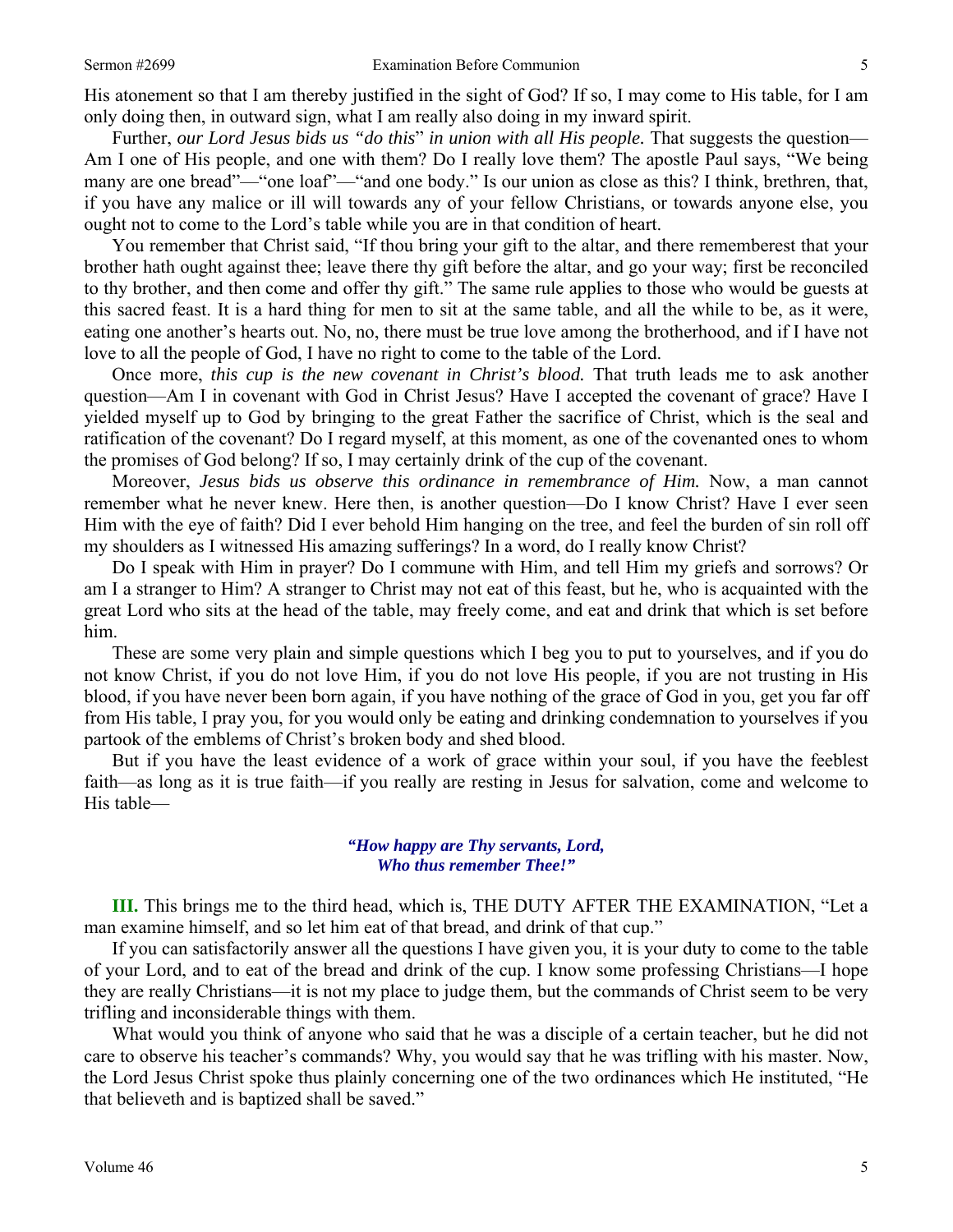Yet we have met with a number of His professed followers who say, "Well, that baptism is not a saving ordinance." Who said that it was? Would you attend to it if it were? Then, if you only mean to do what will pay you, your obedience will be selfish and of small value. Are you really a disciple of Christ? It should be the delight of a disciple to do what his Master bids him, whether there is any visible benefit to him in it or not. It is not for you or me, beloved, to question or quibble at anything which our Lord has commanded, but promptly to obey it.

Another person says, "Well, I never come to the communion table, but I am just as good as those people who do." My dear friend, I will not quarrel with you about your own goodness, but I generally find that those who think that they are good are not as good as they think they are. However, if the Lord Jesus Christ has given you this plain command, "This do in remembrance of me," I ask you, believing it to be commanded by Christ, how can you call yourself His servant when you refuse to do what He bids you?

I am not putting the question too strongly. You know that I have no faith in the saving power of ordinances. Do I not, as clearly as I can speak, constantly warn you against that error? Still, if it were only the picking up of a straw, and if Christ had commanded it, I do not see how a man could be sure that he was the servant of Christ if he did not pick up that straw when his Master told him to do it. The less the thing is in itself, the more does it become the test of our obedience.

If these ordinances were essential to salvation, then everybody would observe them with the view of being saved by them, but inasmuch as they do not save, and were never meant to save, but are, in fact, only the privileges of those who are saved, the observance of them becomes a test of a man's true discipleship, for it makes it clear whether he will obey Christ or not.

"Well," says one, "I have examined myself, and I do not feel that I have a right to come to the Lord's table." Then, do not come, my friend, as you are. Still, it is your duty to get into such a state that, when you again examine yourself, you shall be able to say, "Now I have a right to come," for if you have not a right to come to the Lord's table, then you have no right to enter heaven. If you are not fit to commune with the saints on earth, you certainly are not fit to commune with the saints above. So look to that matter at once, I pray you, and look to it very carefully.

After examination, it appears from the text that it *is the duty of every man who has examined himself to eat of the bread and drink of the cup.* It is very noteworthy that the Holy Spirit should have moved the mind of Paul to put it in this shape, "let him eat of that bread, and drink of that cup." Especially observe that he mentions the cup. "No," says the Romish priest, "it is not for you. When I go up to the altar, as a priest, I drink the wine in that cup. It is not for you, you must not meddle with it. The cup does not belong to the laity."

What shall I say to such a man? With what burning words shall I express the indignation that I feel against the apostate church that dares to withhold what Christ has so freely given? "There," says He to His disciples, "all of you drink of that cup," and in comes a man who pretends to be a priest, and he says, "You shall not touch it."

By that mark, as by many more, can the beast and the antichrist still be discovered this day, even as of old. Still does the cry ring out from heaven, "Come out of her, my people, that ye be not partakers of her sins, and that ye receive not of her plagues," for plagues must come upon the arrogant priesthood that dares to take away from God's people that which Christ puts on the table, and of which He says, "Drink ye all of it."

It is your duty, as Christians, to see to it that you eat of this bread, and drink of this cup, after you have examined yourselves, and proved that you are really on the Lord's side.

I will not prolong this exhortation further than to remind you that it is not only your duty to eat and drink, but *"so" to eat and drink as to discern the Lord's body,* "Let a man examine himself, and *so* let him eat of that bread, and drink of that cup." "So." That is one of the biggest little words in the English language, you remember one text where it is very big, "God *so* loved the world"—measure that word if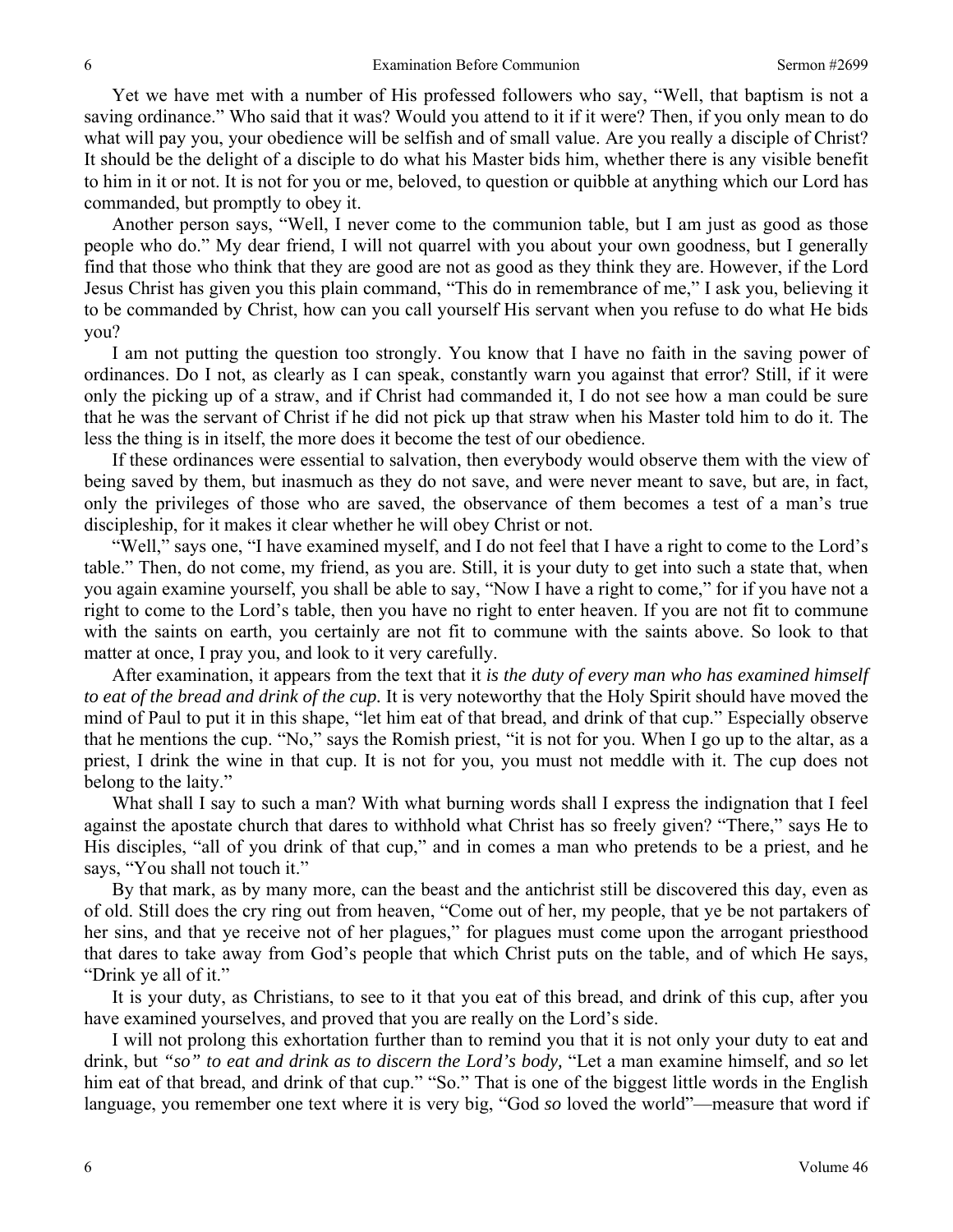you can—"God *so* loved the world, that He gave His only begotten Son, that whosoever believeth in him should not perish, but have everlasting life."

Here, in our text, is another instance in which the word "so" is very big indeed. After examination of himself, a man is "so" to eat—in the spirit which that examination produces, which I have shown you is one of solemnity, and humiliation, and earnest delight in Christ, "so let him eat"—so as to discern the Lord's body, which means just this. I take that bread, and I say, "This represents to me the great truth that God was made flesh, and dwelt among us, and that today, He is one with men as well as one with God. I eat that bread, and I feed spiritually on that truth."

Then I take the cup and I say, "This cup represents to me the blood of Christ, and I see in this cup the symbol that He died, 'the just for the unjust,' to bring me to God. I take this wine to represent the blood of His atonement, the great fact that He died as my Substitute, and as I drink the wine, and it goes into my inward parts, I take the precious truth of substitution, Christ dying instead of me, and I put it into my very soul to nourish, to cherish, and to delight me."

Now, that is the way to discern the Lord's body, and that is the way "so" to eat of that bread, and to drink of that cup, as to be spiritually profited. May God, the Holy Spirit, help you to enter into the spirit of the ordinance, and to observe it as Christ ordained it, for His dear name's sake! Amen.

## **EXPOSITION BY C. H. SPURGEON**

### *MATTHEW 26:17-39 AND 1 CORINTHIANS 11:20-34*

**Matthew Chapter 26. Verses 17-18.** *Now the first day of the feast of the unleavened bread the disciples came to Jesus, saying unto him, Where wilt thou that we prepare for thee to eat the passover? And he said, Go into the city to such a man, and say unto him, The Master saith, my time is at hand; I will keep the passover at thy house with my discip1es.* 

See here the blending of Christ's humiliation and His Godhead. The Master had no room of His own in which He could keep the passover. He had not even where to lay His head, yet such was His power, that He had only to send messengers to one whom He knew, though perhaps the man knew not Him, and as soon as ever the message was delivered, the large upper room, furnished and prepared, was at once freely tendered for the celebration of the supper. Jesus Christ, even in His lowest estate, had the hearts of all men beneath His control.

**19-21.** *And the disciples did as Jesus had appointed them; and they made ready the passover. Now when the evening had come, He sat down with the twelve. And as they did eat, he said, Verily I say unto you, that one of you shall betray me.* 

This was a very unpleasant thought to bring into the midst of those who were gathered there for the memorial feast, yet it was most suitable for such a message to be spoken at the passover, for at its institution, the Lord said to Moses, "With bitter herbs they shall eat it," and here was something bitter enough. I hope we shall have our Master's presence at the communion table, yet it will be well for our joy to be sobered with such a painful thought as this—there may be a traitor with us even here.

**22.** *And they were exceeding sorrowful, and began every one of them to say unto him, Lord, is it I?* 

The habit of self-suspicion, rather than suspecting somebody else, is a good one. If there is anyone in this place who is going to commit a gross sin, why may it not be myself? The natural tendency of each one of us is to say, "I shall never do such a thing as that, I am sure." Ah, me! If grace were truly reigning in our heart, we should each one be suspicious of himself, and not of others, and the question of each one would be, "Lord, is it I?" Not one of the apostles asked, "Lord, is it Judas?" or "Is it So-and-so?" but every one of them began to say to Him, "Lord, is it I?"

**23-24.** *And he answered and said, He that dippeth his hand with me in the dish, the same shall betray me. The Son of man goeth as it is written of him: but woe unto that man by whom the Son of man is betrayed! it had been good for that man if he had not been born.*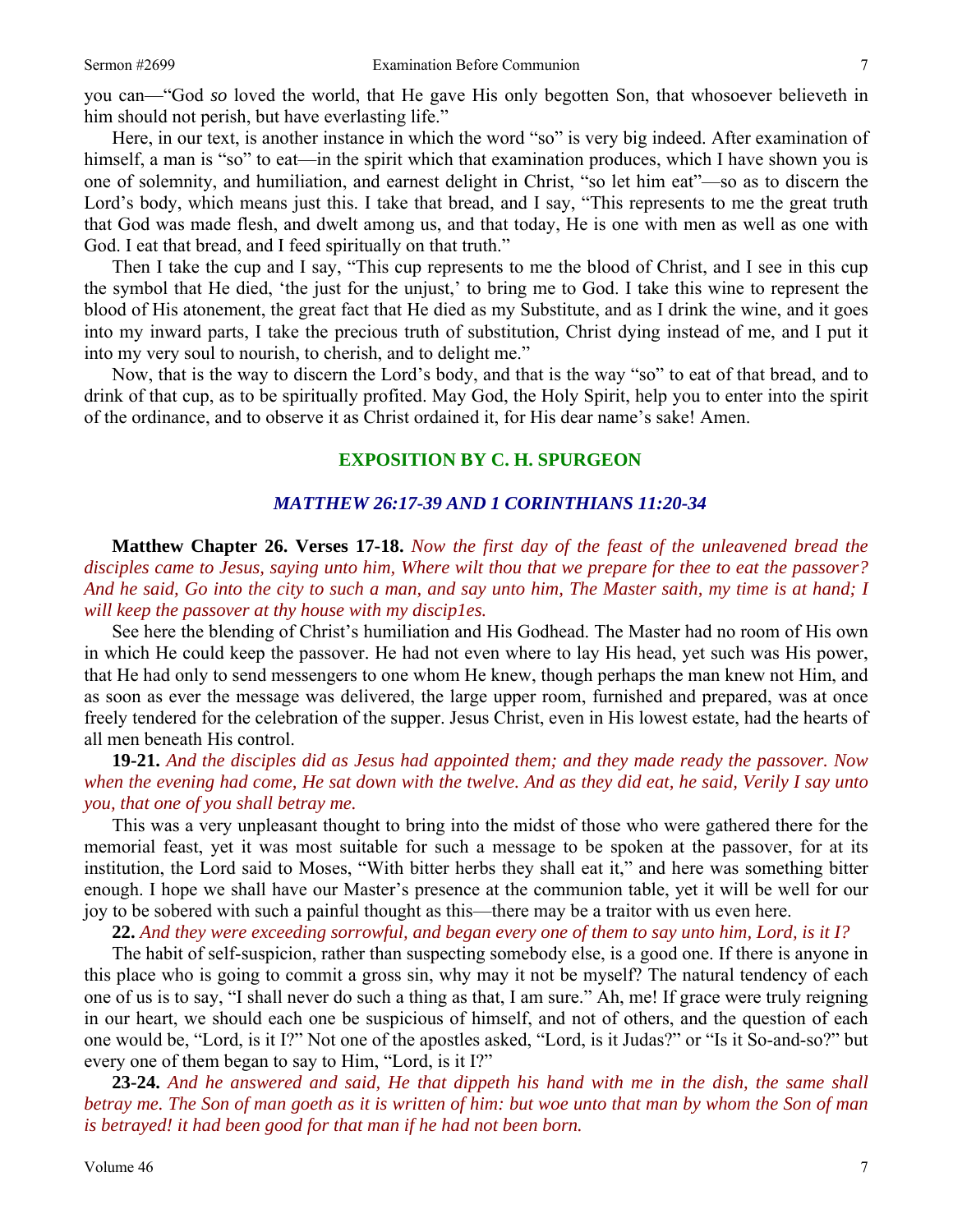Remember, this "woe" applies not only to Judas Iscariot, but to anyone else who betrays Christ. Oh! if, under the pressure of persecution, or if, being bribed by some present pleasure, or if, through our own natural fickleness, we should betray our Master, woe unto us! May the Lord, by His almighty grace, keep us from committing such a sin as that! If we do betray our Lord, it would have been better for us that we had not been born.

**25-26.** *Then Judas, which betrayed him, answered and said, Master, is it I? He said unto him, Thou hast said. And as they were eating,—* 

While yet the paschal supper was proceeding, "As they were eating,"—

**26.** *Jesus took bread, and blessed it,—* 

Or as the marginal reading says, "gave thanks for it,"—

**26.** *And brake it, and gave it to the disciples, and said, Take, eat; this is my body.* 

That is to say, "This represents My body." Our Lord could not possibly have meant that the bread was His body, for there was His body sitting whole and entire at the table, and they would have been astonished beyond measure if they had understood Him literally. But they did not do so, for they were well used to the Oriental custom of leaving out the word for "like," and just saying, "It is so-and-so."

Besides, Christ had also said, "I am the door," "I am the way," "I am the good Shepherd," and there is also that striking sentence, "I am the rose of Sharon." No idiot ever understood these passages literally, and those are more foolish than idiots who render literally these words, "This is my body." They are wickedly, and wantonly, and willfully foolish, in thus misrepresenting our Savior's meaning.

**27.** *And he took the cup, and gave thanks, and gave it to them, saying, Drink ye all of it;* 

That is, "Drink of it, every one of you." Was this the institution of the Lord's supper? Yes, but what say the Romanists? Why, that the people may not drink of the cup, and so they keep it away from them, but our Savior says to this representative company of all His disciples, "Drink ye all of it."

**28-29.** *For this is my blood of the new testament, which is shed for many for the remission of sins. But I say unto you. I will not drink henceforth of this fruit of the vine, until that day when I drink it new with you in my Father's kingdom.* 

"In that joy-day, that day of days when the battle will have been fought, and the victory won forever, then will I pledge you in My Father's kingdom, and keep the feast with you forever there."

**30***. And when they had sung an hymn, they went out to the mount of Olives.* 

Oh, how brave it was on the Master's part to sing a psalm just before He went out to be betrayed and to be crucified!

Our second reading is also concerning the Lord's supper. Turn to the first epistle to the Corinthians, chapter eleven, verse twenty.

The Corinthian church, as I have often explained to you, was one that had no pastor. They had what is called "open" worship, everybody speaking who pleased, and there being no kind of government or discipline, they fell into every sort of disorder conceivable and even the ordinance of the Lord's supper was utterly degraded among them. Here is what Paul wrote to them—

**1 Corinthians Chapter 11. Verses 20-21.** *When ye come together therefore into one place, this is not to eat the Lord's supper. For in eating every one taketh before other his own supper: and one is hungry, and another is drunken.* 

They had such low notions of the communion that they seemed to think that, if they ate together, each one bringing his own provision, they would be celebrating the Lord's supper, but Paul would not agree to that. What said he?

**22.** *What? have you not houses to eat and to drink in? Or despise ye the church of God, and shame them that have not? What shall I say to you? shall I praise you in this? I praise you not.* 

They may not have meant to do so ill, but they had fallen into all sorts of disorder, and Paul therefore first rebuked them, and then explained to them the right observance of the ordinance.